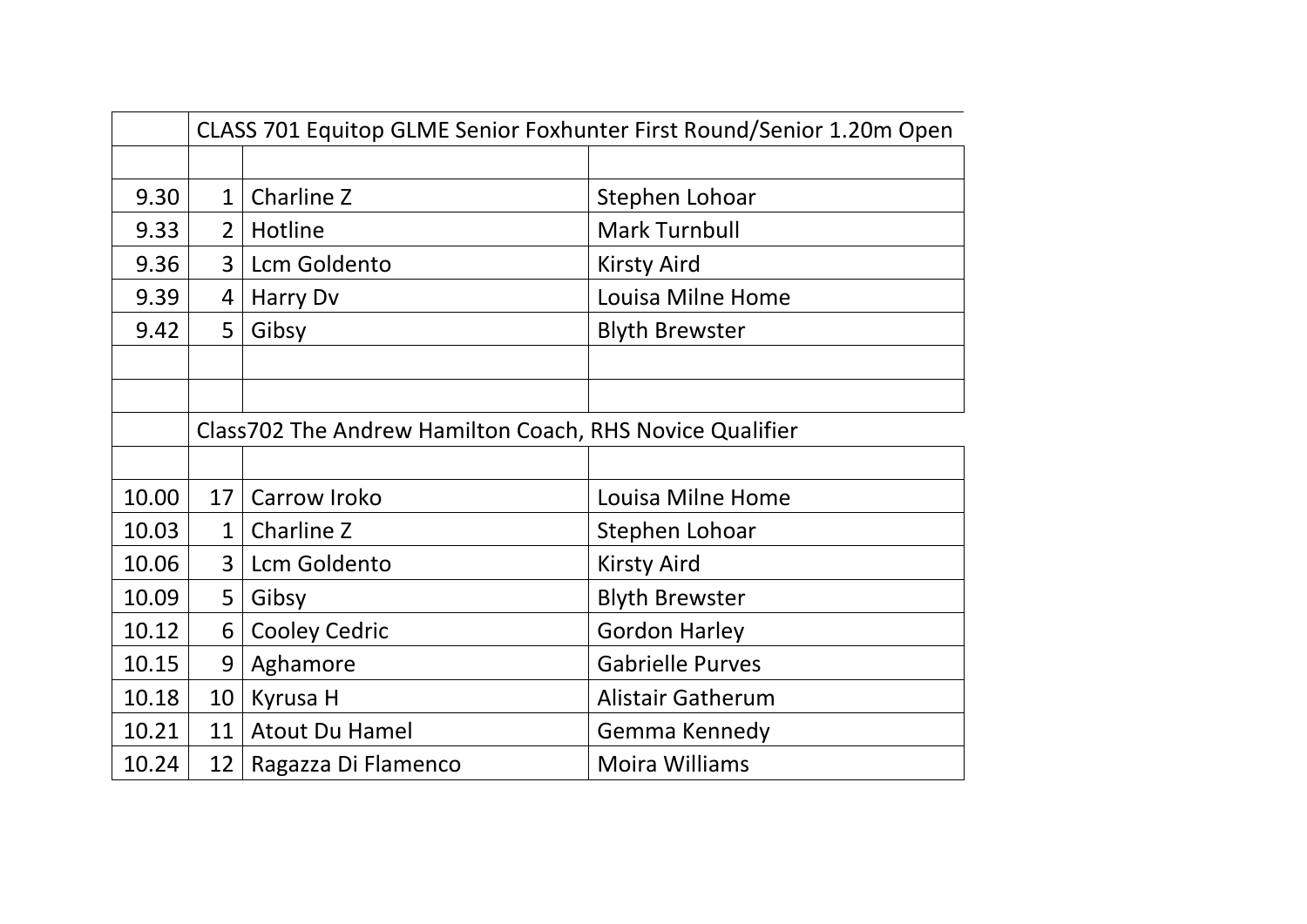| 10.27                                                             | 15 <sup>1</sup> | Ignigina Eickenrode              | Sophie Paxton            |
|-------------------------------------------------------------------|-----------------|----------------------------------|--------------------------|
| 10.30                                                             | 13              | Loretta Blue Mfs                 | <b>Charley Hamilton</b>  |
| 10.33                                                             | 8               | Kameron Lsh                      | Stephen Lohoar           |
| 10.36                                                             | 16 <sup>1</sup> | <b>Future Plans</b>              | Louisa Milne Home        |
|                                                                   |                 |                                  |                          |
|                                                                   |                 |                                  |                          |
| CLASS 703 The RHS Strathallan Events B & C Championship Qualifier |                 |                                  |                          |
|                                                                   |                 |                                  |                          |
| 11.15                                                             | 25              | Stand Up                         | <b>Gillian Anderson</b>  |
| 11.18                                                             | 35              | Jodola B                         | James Smith              |
| 11.21                                                             | $\overline{2}$  | Hotline                          | <b>Mark Turnbull</b>     |
| 11.24                                                             | 4               | Harry Dv                         | Louisa Milne Home        |
| 11.27                                                             | 8               | Kameron Lsh                      | Stephen Lohoar           |
| 11.30                                                             | 9               | Aghamore                         | <b>Gabrielle Purves</b>  |
| 11.33                                                             | 12              | Ragazza Di Flamenco              | Moira Williams           |
| 11.36                                                             | 19              | Ikyora                           | <b>Fraser Reed</b>       |
| 11.39                                                             | 20              | Farao M                          | Rebecca Lithgow          |
| 11.42                                                             | 21              | <b>Carlingfords On The Rocks</b> | Sandra Low- Mitchell     |
| 11.45                                                             | 24              | Haiti Sb                         | <b>Alistair Gatherum</b> |
| 11.48                                                             | 27              | Capri Sun                        | Lauren Forrest           |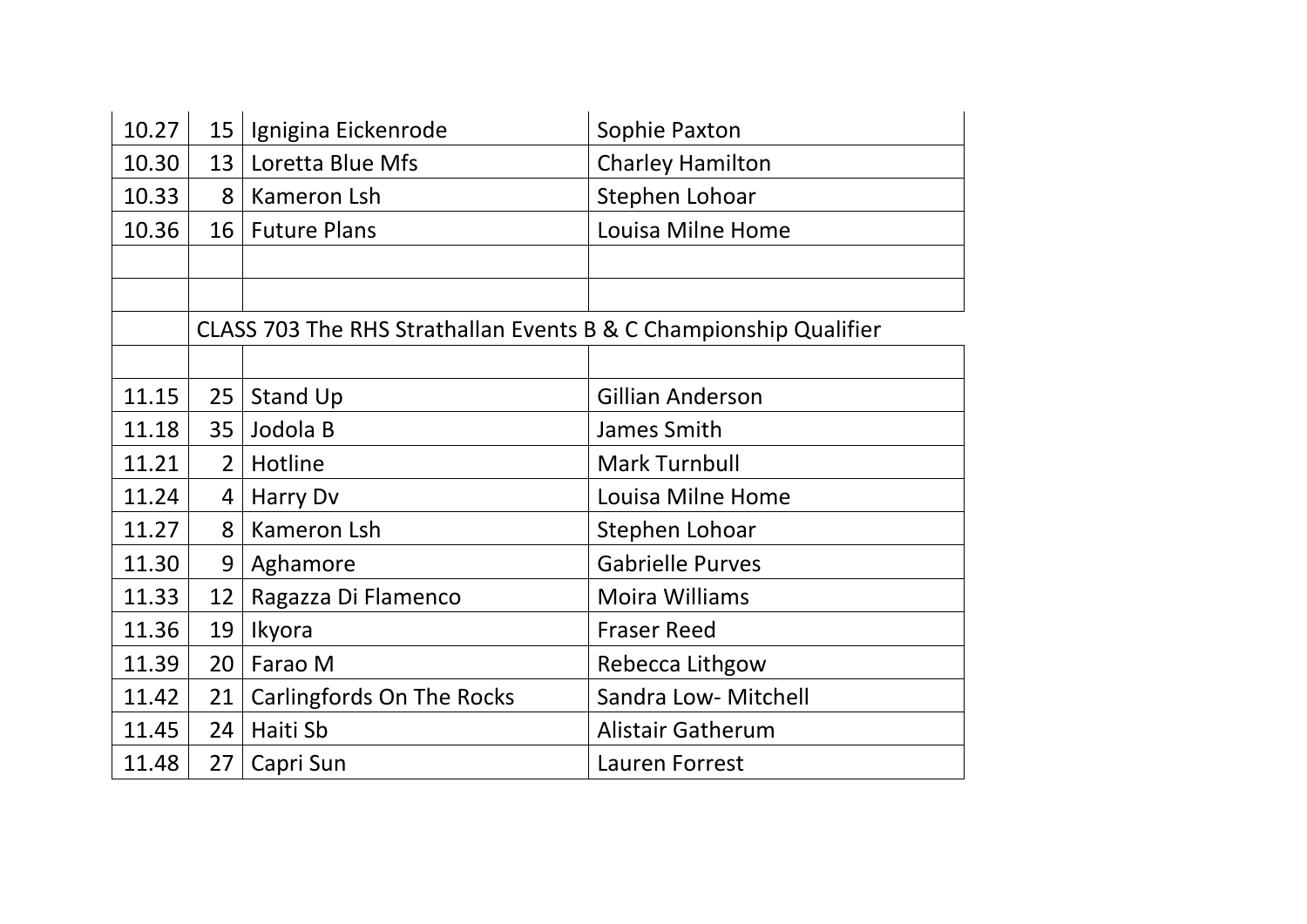| 11.51 | 28                                                    | <b>Ilotte Vb</b>                                     | Lea Brash                   |
|-------|-------------------------------------------------------|------------------------------------------------------|-----------------------------|
| 11.54 | 29                                                    | <b>Foffanny Bay</b>                                  | Saffron Rose Hadfield-Baird |
| 11.57 | 30                                                    | Hargan Du Point Du Jour                              | <b>Andrew Carruthers</b>    |
| 12.00 | 26                                                    | Jj's Prince Chaccomo                                 | <b>Gillian Anderson</b>     |
| 12.03 | 34                                                    | Ibantos                                              | James Smith                 |
|       |                                                       |                                                      |                             |
|       |                                                       |                                                      |                             |
|       | CLASS 704 Senior 1.30m Open incorporating The Wright, |                                                      |                             |
|       |                                                       | Johnston & Mackenzie LLP RHS Young Masters Qualifier |                             |
|       |                                                       |                                                      |                             |
| 13.00 | 40                                                    | G - Star                                             | <b>Alistair Gatherum</b>    |
| 13.03 | 45                                                    | Up To Date Show Girl                                 | <b>Amy Morris</b>           |
| 13.06 | 26                                                    | Jj's Prince Chaccomo                                 | <b>Gillian Anderson</b>     |
| 13.09 | 51                                                    | Holly                                                | James Smith                 |
| 13.12 | 19                                                    | Ikyora                                               | <b>Fraser Reed</b>          |
| 13.15 | 21                                                    | <b>Carlingfords On The Rocks</b>                     | Sandra Low- Mitchell        |
| 13.18 | 25                                                    | <b>Stand Up</b>                                      | <b>Gillian Anderson</b>     |
| 13.21 | 36                                                    | Hunterstone                                          | <b>Fraser Reed</b>          |
| 13.24 | 39                                                    | Night And Day                                        | Stephen Lohoar              |
| 13.27 | 41                                                    | <b>Gerard Van Den Katten Eeck</b>                    | <b>Alistair Gatherum</b>    |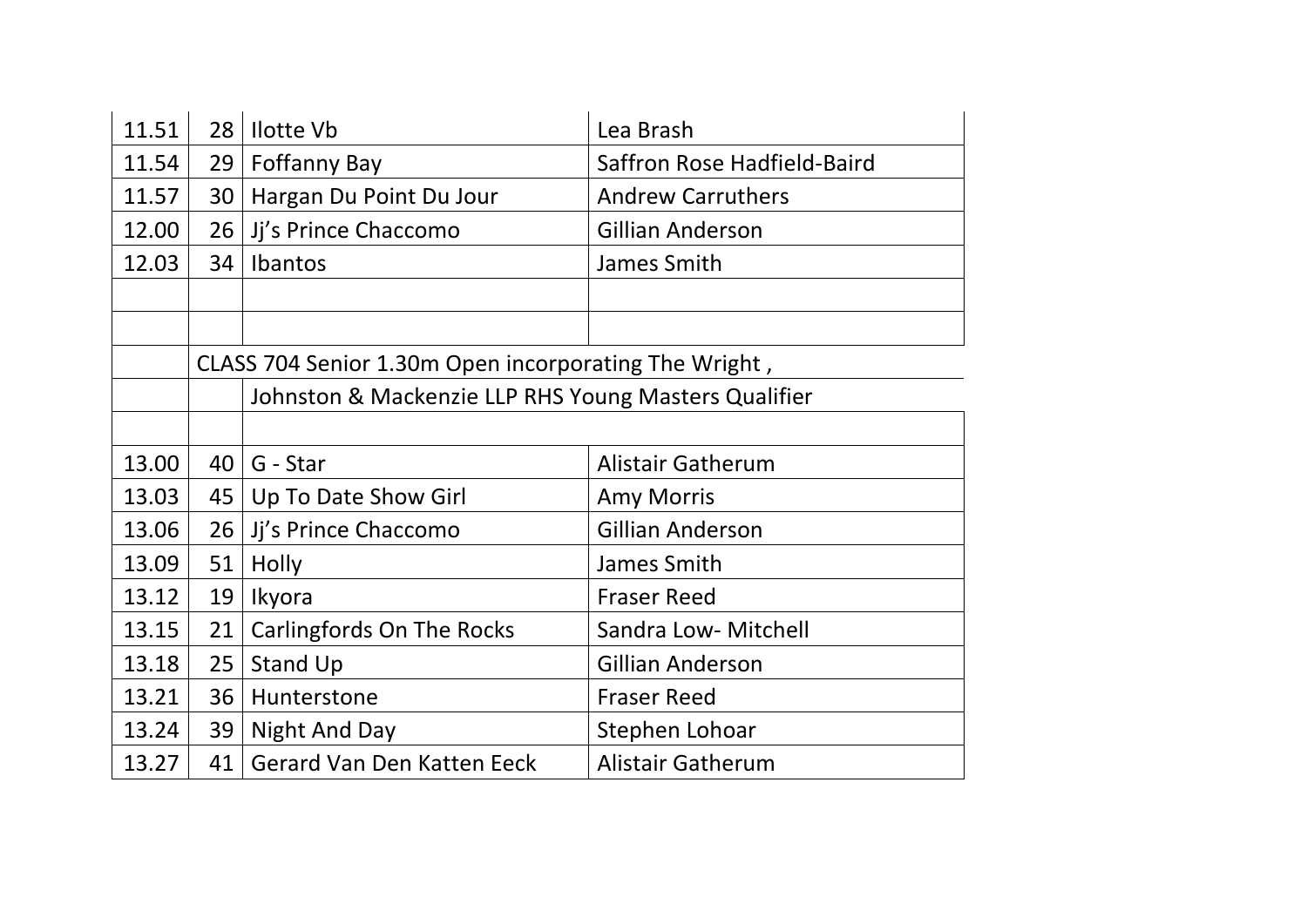| 13.30 | 44 | Let'S Hope li                                              | <b>Amy Morris</b>               |
|-------|----|------------------------------------------------------------|---------------------------------|
| 13.33 | 46 | <b>Ricky Ricardo</b>                                       | <b>Crista Lockhead Anderson</b> |
| 13.36 | 47 | <b>Clonguish Vivaro</b>                                    | <b>Moira Williams</b>           |
| 13.39 | 48 | <b>Horatio Van Ter Hulst</b>                               | <b>Charley Hamilton</b>         |
| 13.42 | 49 | Jj Sure To Fly                                             | David Harland                   |
| 13.45 | 50 | Twix De La Roque                                           | James Smith                     |
| 13.48 | 52 | Elpaola                                                    | <b>Mark Turnbull</b>            |
|       |    |                                                            |                                 |
|       |    |                                                            |                                 |
|       |    | CLASS 705 Senior Newcomers - First Round/Senior 1.10m Open |                                 |
|       |    |                                                            |                                 |
| 2.30  | 77 | <b>Bowmore</b>                                             | Kyla Grieve                     |
| 2.32  | 75 | <b>Edenside Bedazzled</b>                                  | Ryan Leavey                     |
| 2.35  | 66 | Linnaeus Van Thornesele                                    | <b>Jackson Stewart</b>          |
| 2.37  | 53 | Cooley Inferno                                             | Jodie Neill                     |
| 2.40  | 54 | Hanelore                                                   | Lorna Mackenzie                 |
| 2.42  | 56 | <b>Exception Du Paradis</b>                                | Julie Davidson                  |
| 2.45  | 57 | <b>Alouette Des Bois</b>                                   | <b>Connie Wang</b>              |
| 2.47  | 58 | Pixie Van De Bucxtale                                      | <b>Susan Deasy</b>              |
| 2.50  | 59 | Porsch Tl                                                  | Stephen Lohoar                  |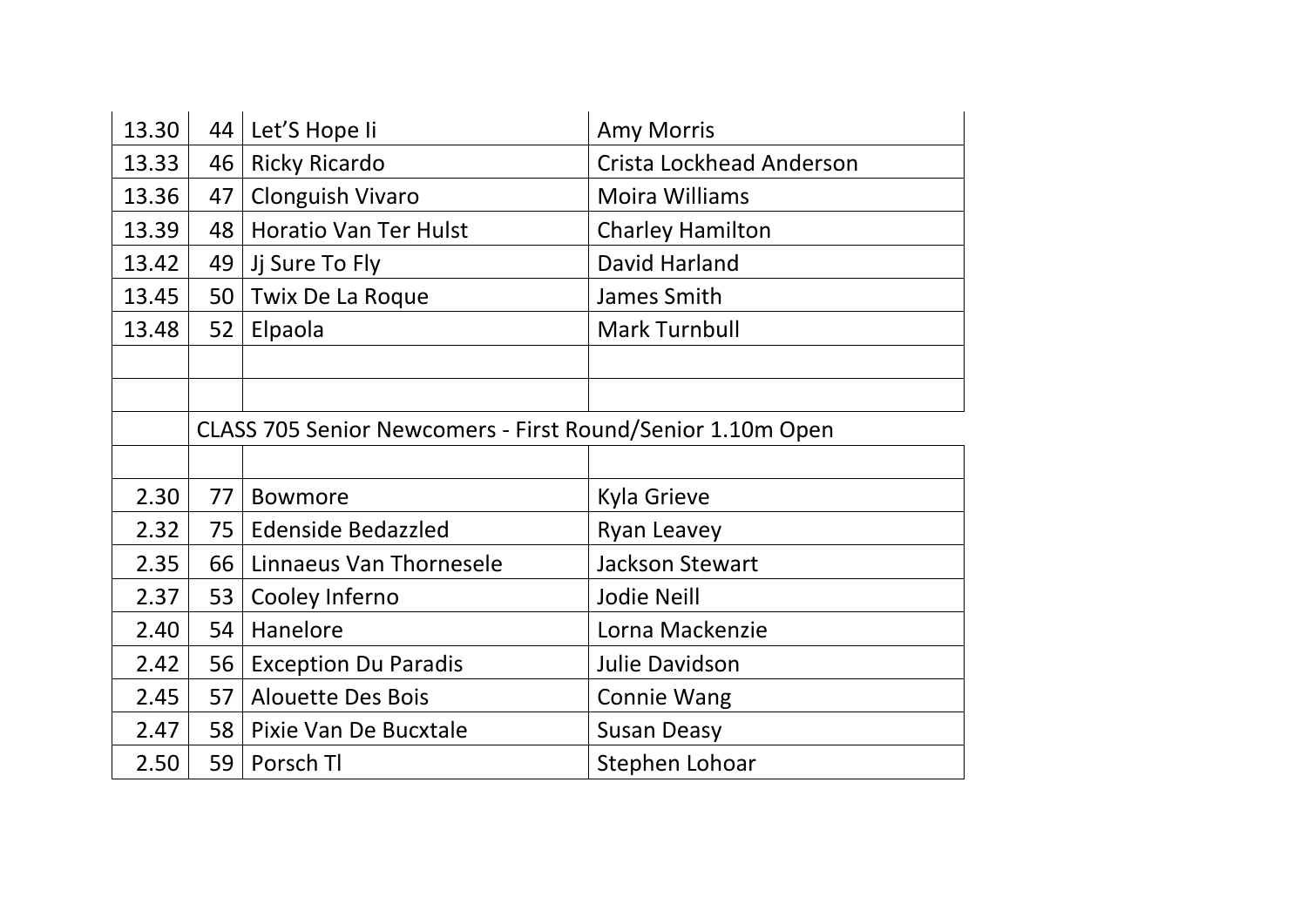| 2.52 | 73 | Hadia li                | Ashleigh Mackintosh     |
|------|----|-------------------------|-------------------------|
| 2.55 | 60 | <b>Miss Rollo</b>       | <b>Grace Nielson</b>    |
| 2.57 | 61 | Citi Business           | <b>Celeste Cameron</b>  |
| 3.00 | 62 | <b>Cooley Topgear</b>   | <b>Shaun Murray</b>     |
| 3.02 | 63 | Hanleen Pia Michi       | <b>Gabrielle Purves</b> |
| 3.05 | 65 | <b>Macs Dilema</b>      | <b>William Stewart</b>  |
| 3.07 | 67 | Ragjah Du Granit        | Johanna Mitchell        |
| 3.10 | 68 | Touchdowns Golden Girl  | Darcey Whitfield        |
| 3.12 | 69 | <b>Icorland Parisol</b> | Sophie Maxwell          |
| 3.15 | 64 | Seefin Surprise         | <b>Jackson Stewart</b>  |
| 3.17 | 70 | Luibon                  | <b>Amy Morris</b>       |
| 3.20 | 71 | John Vdl                | <b>Holly Haig</b>       |
| 3.22 | 72 | Americo                 | David Brown             |
| 3.25 | 74 | Wsf Oslo                | Gemma Mackintosh        |
| 3.27 | 55 | Just Dunitt li          | Sandra Low- Mitchell    |
| 3.30 | 76 | <b>Hhs Fort Worth</b>   | Kyla Grieve             |
| 3.32 | 78 | Jjs Here To Impress     | <b>David Harland</b>    |
| 3.35 | 79 | Carrera Van Maarle Z    | Laura Hutt              |
|      |    |                         |                         |
|      |    |                         |                         |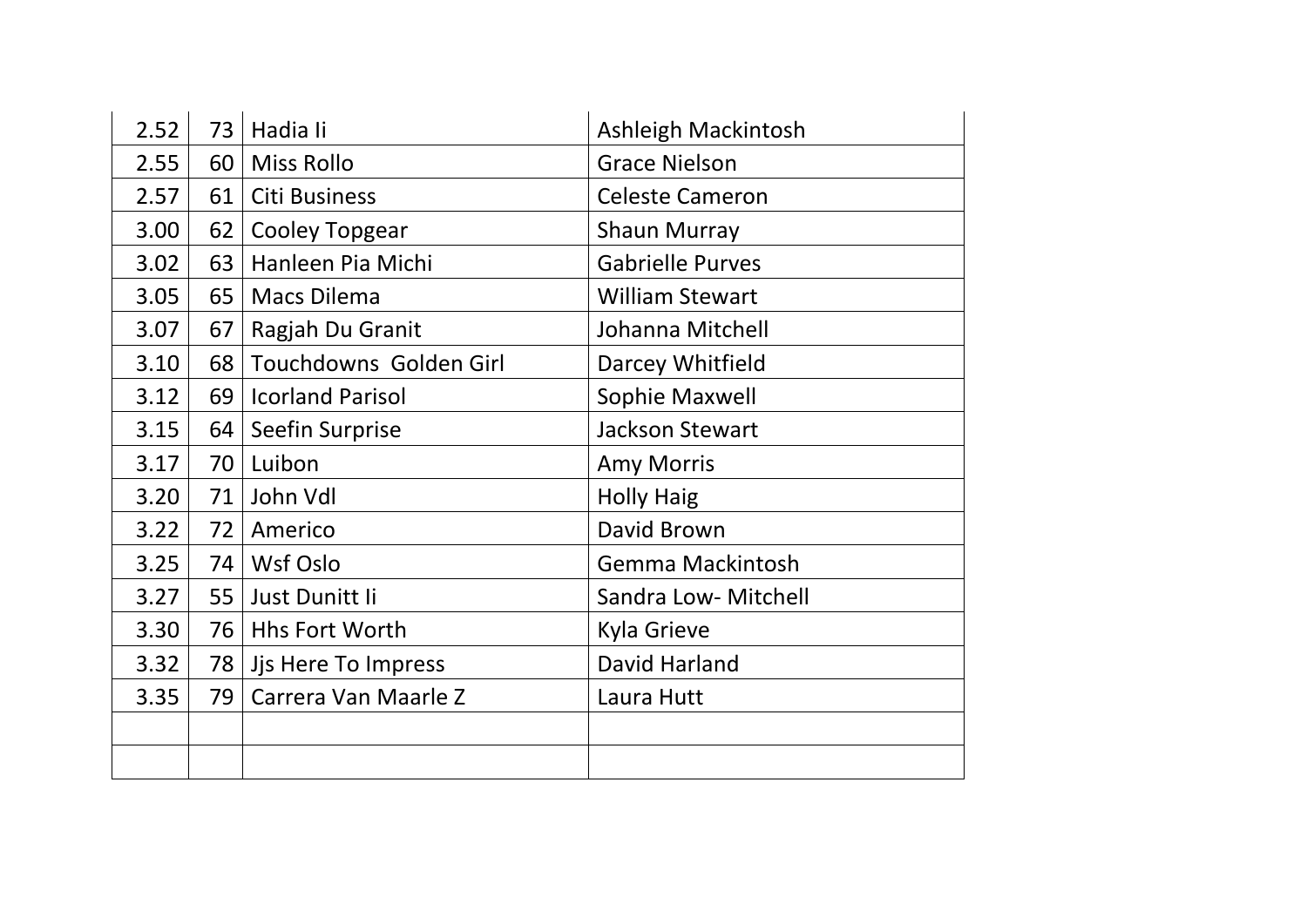|      | CLASS 706 The RHS Equikro Equestrian Classic Championship Qualifier |                             |                             |
|------|---------------------------------------------------------------------|-----------------------------|-----------------------------|
|      |                                                                     |                             |                             |
| 4.15 | 30                                                                  | Hargan Du Point Du Jour     | <b>Andrew Carruthers</b>    |
| 4.17 | 64                                                                  | Seefin Surprise             | <b>Jackson Stewart</b>      |
| 4.20 | 46                                                                  | <b>Ricky Ricardo</b>        | Crista Lockhead Anderson    |
| 4.22 | 28                                                                  | <b>Ilotte Vb</b>            | Lea Brash                   |
| 4.25 | 77                                                                  | <b>Bowmore</b>              | <b>Kyla Grieve</b>          |
| 4.27 | 6                                                                   | <b>Cooley Cedric</b>        | <b>Gordon Harley</b>        |
| 4.30 | 11                                                                  | <b>Atout Du Hamel</b>       | Gemma Kennedy               |
| 4.32 | 15                                                                  | Ignigina Eickenrode         | Sophie Paxton               |
| 4.35 | 55                                                                  | Just Dunitt li              | Sandra Low- Mitchell        |
| 4.37 | 20                                                                  | Farao M                     | Rebecca Lithgow             |
| 4.40 | 27                                                                  | Capri Sun                   | Lauren Forrest              |
| 4.42 | 29                                                                  | <b>Foffanny Bay</b>         | Saffron Rose Hadfield-Baird |
| 4.45 | 54                                                                  | Hanelore                    | Lorna Mackenzie             |
| 4.47 | 56                                                                  | <b>Exception Du Paradis</b> | Julie Davidson              |
| 4.50 | 57                                                                  | <b>Alouette Des Bois</b>    | <b>Connie Wang</b>          |
| 4.52 | 61                                                                  | Citi Business               | <b>Celeste Cameron</b>      |
| 4.55 | 62                                                                  | Cooley Topgear              | <b>Shaun Murray</b>         |
| 4.57 | 65                                                                  | <b>Macs Dilema</b>          | <b>William Stewart</b>      |